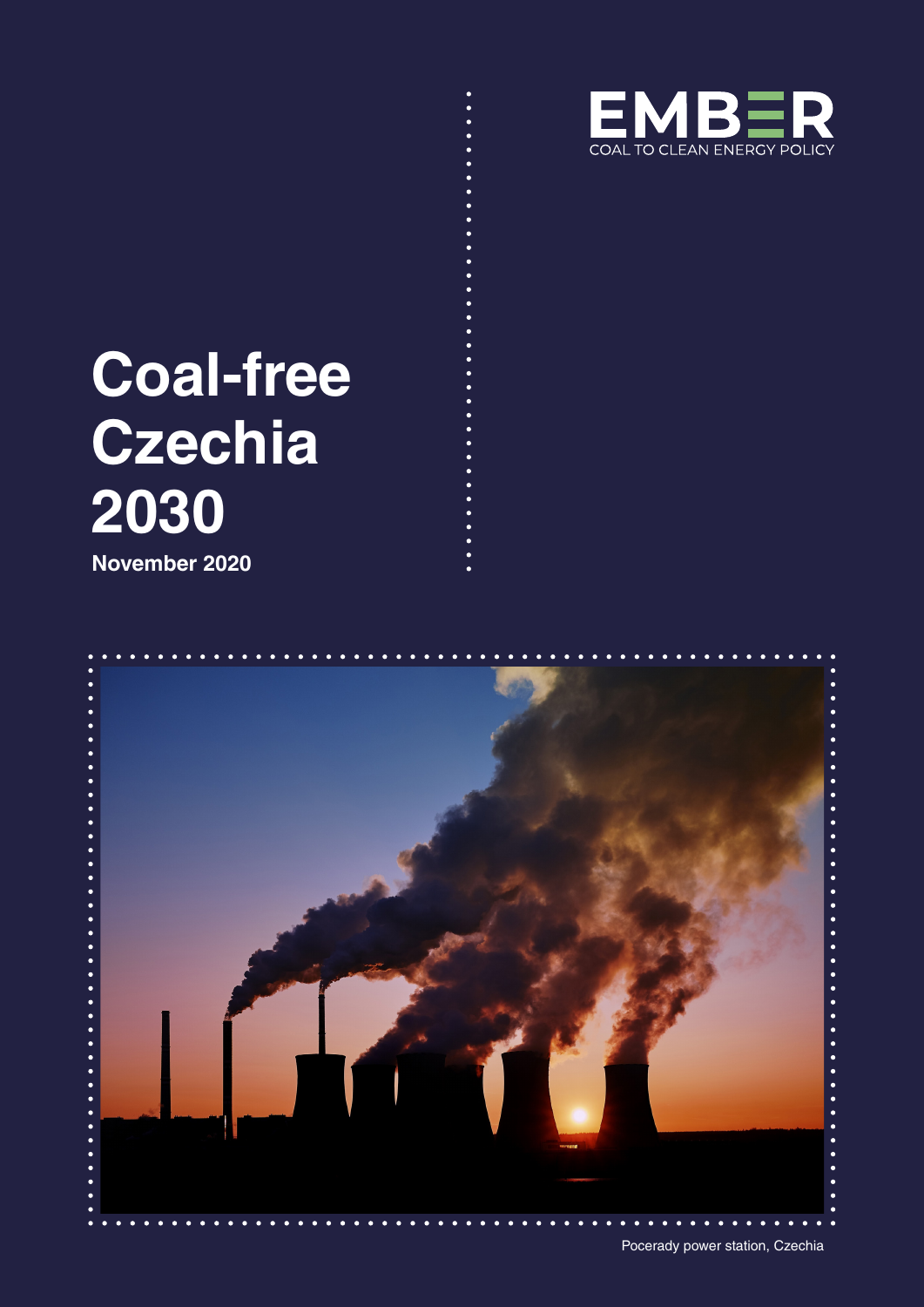#### **An energy pathway towards 2030 coal phase-out**

*Summary for policymakers*

In 2019 the Czech government convened a coal commission to recommend an end date for coal, with a decision due by the end of 2020. In this context we have modelled a pathway to a coal-free Czechia by 2030. We use hourly power system modelling to show how coal can be replaced in power and large-scale heat generation. Our objective was to investigate the scale and feasibility of changes necessary to achieve a 2030 coal phase-out. We believe the evidence presented should bring 2030 into serious contention for the Czech coal commission.

Modelling was performed using the Artelys Crystal Supergrid platform. This is an established energy modelling tool, frequently used to plan and evaluate European infrastructure development. The Czech power system was modelled as part of an integrated european electricity network. In the model, all Czech coal capacity was required to close by 2030. The generation of power and heat is replaced by an optimised combination of alternatives, at least cost.

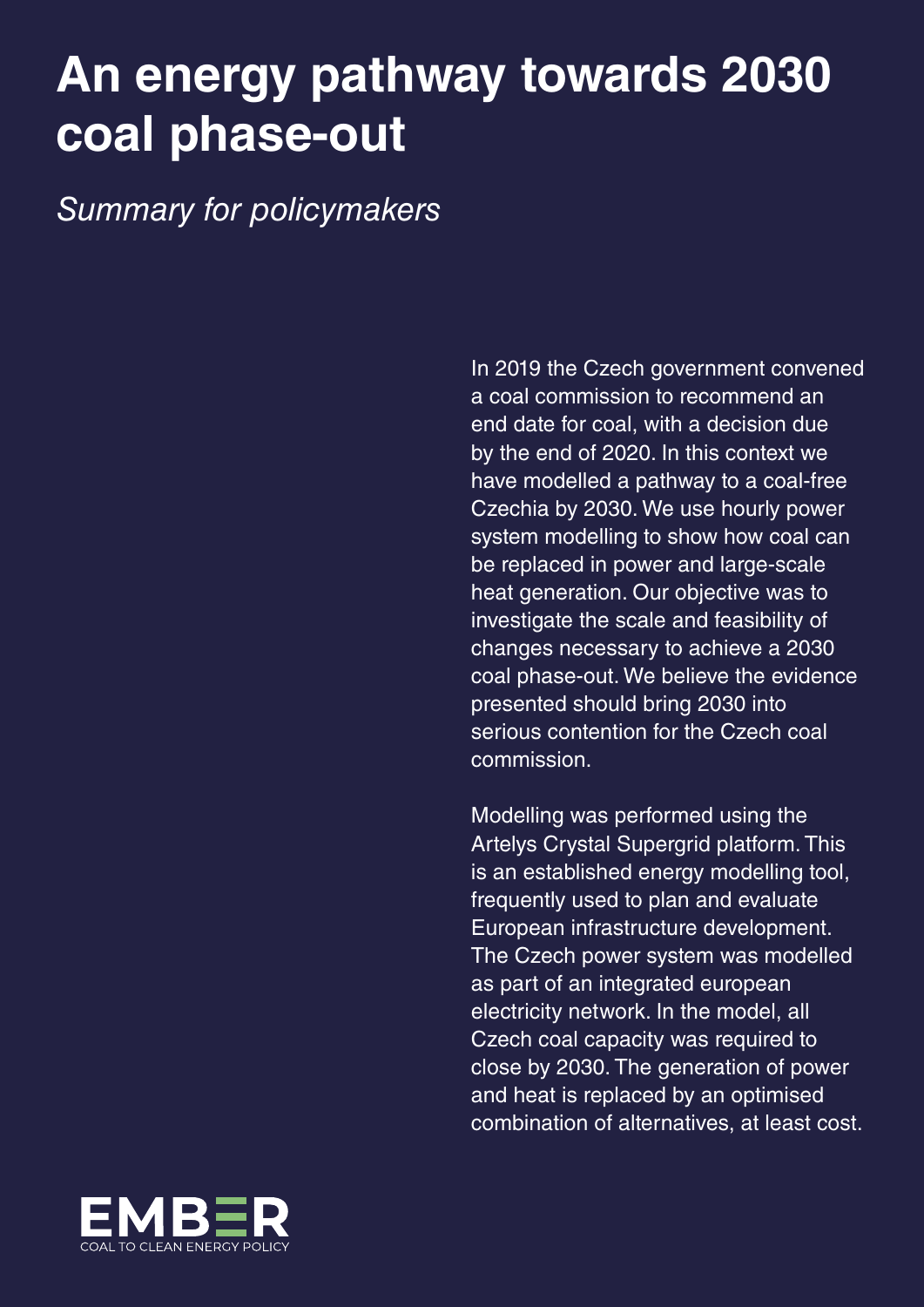## **Main Conclusions**



**There is a feasible route to phaseout coal from electricity and heating in Czechia by 2030.** With ambitious but credible action, a substantial coal to clean transition can be achieved in a decade. The lowest cost route is achieved by a strong focus on wind and solar.

#### **#3**

**There is a small need for new dispatchable capacity.** This pathway adds between 2.5-3.4GW new gas generation while closing 9.7GW coal by 2030. The lower end of the range is reached by utilising grid-scale battery storage. Fast renewables growth is key to limiting the need for new gas assets - which risk becoming stranded as Europe moves to net zero.

# **#5**

**A 2030 coal phase-out would allow Czechia to achieve new EU climate targets.** Modelled emissions from

power generation decrease by 85% between 2020 and 2030. We find a 2030 coal phase-out can save an additional  $32MtCO<sub>2</sub>$  on top of plans outlined in the NECP, all else being equal. These additional savings would allow Czechia to reduce total GHG emissions by more than 60% from 1990 levels, meeting 2030 targets proposed by the EU Green Deal.

## **#2**

**A sizable but realistic expansion of renewable electricity capacity is required.** Czechia's power system can incorporate much higher renewable capacity than current ambitions. This pathway adds 3.7GW onshore wind and 7.9GW solar, reaching 4GW and 10GW respectively by 2030, without curtailment of generation. To reach these levels, Czechia must build quickly, but other EU countries with similar potential (or less) are already deploying wind and solar at the rates required.

# **#4**

**At least two thirds of heat from coal CHP plants could be replaced by large heat pumps and waste heat recovery.** These are the most economic replacements for coal heat, and sufficient potential exists in Czechia. Immediate action is needed to diversify and decarbonise heat sources in district heating, as well as reducing demand through efficiency measures.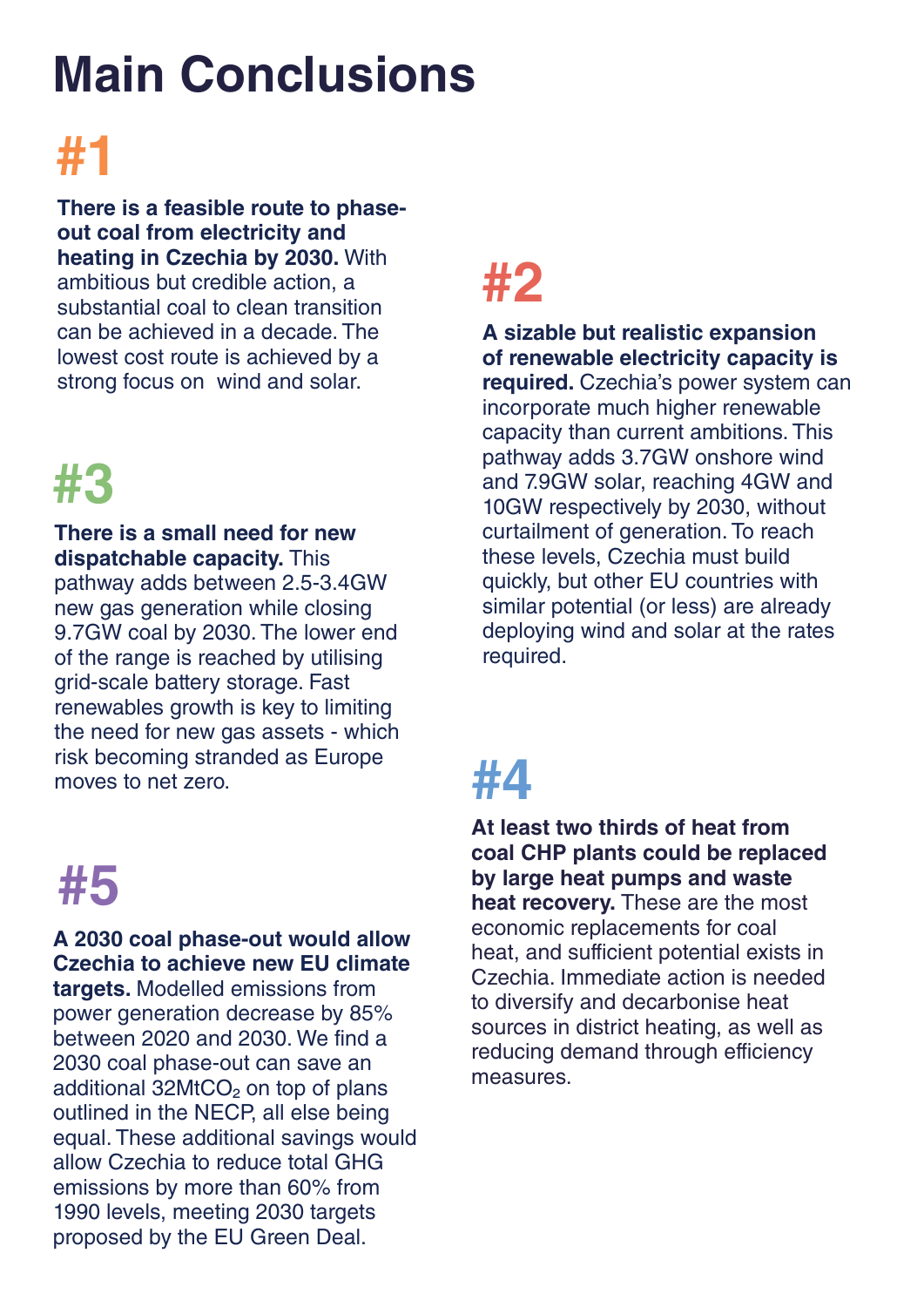# **Key Results**

- **Electricity**
- $\rightarrow$  Wind and solar are deployed as the cheapest option, limited only by constraints imposed on potential. We limit deployment to 10GW solar and 4GW onshore wind (see methodology). The model optimisation deploys all of this available capacity, which contributes to production without significant curtailment. The resulting share of renewables in gross final consumption of electricity in 2030 is 38%, compared to 17% forecast in the NECP. The fossil-free share is 79%.
- Grid-scale battery storage reduces the need for new dispatchable thermal capacity. We assess the impact of adding 2GW battery storage (equivalent to 20% of installed solar capacity) to the system in 2030, finding it reduces the deployment of flexible gas capacity by 1GW. Without battery storage, 3.4GW flexible gas is deployed. With battery storage, 2.5GW is deployed. Both scenarios include 760MWe of new gas CHP to partially replace coal CHP heat.
- Solution 2 Czechia becomes a small net importer of electricity in 2030. Net imports total 550TWh, or less than 1% of consumption. New solar and wind capacities are crucial to maintain the balance between imports and exports.
- $\rightarrow$  There is sufficient dispatchable capacity in 2030 to meet peak demand. Even in the absence of any solar or wind generation, Czechia could still generate enough power to cover demand in any hour across all modelled years and weather conditions. After phasing out coal and adding flexible gas (or gas and batteries), the system has at least 13.3GW dispatchable capacity, whereas modelled peak demand reaches 12.6GW.
- $\rightarrow$  A 2030 coal phase-out would allow Czechia to reduce GHG emissions more than 60% compared to 1990. Modelled  $CO<sub>2</sub>$  emissions from power generation decrease by 85% between 2020 and 2030. Taking into account electricity and heat production, we estimate a 2030 coal phase-out can deliver approximately  $32$ MtCO<sub>2</sub> additional savings compared to estimates based on the NECP. This would reduce overall GHG emissions by more than 60% compared to 1990, exceeding the proposed 2030 EU climate target of 'at least 55%'.
- An estimated  $\epsilon$ 11bn of capital investment in the power sector is required to achieve this pathway.i This amounts to just 0.45% of Czech GDP per year for the next ten years. These costs should be considered against the avoided carbon and health costs of coal. These investments would deliver an estimated 45,000 direct FTE (Full Time Employment), of which 95% are generated by wind and solar<sup>ii</sup>. Evidence that a coal phase-out focussed on renewables will deliver most for the wider economy.
	- This estimate excludes investments in the electricity network, which is out of scope. Previous research has suggested that, with existing development plans, the Czech network could handle far higher renewables penetration than current levels (Energynautics, 2018).
	- ii Using estimates of the employment intensity of energy investments by Vivid Economics based on Garrett-Peltier (2017). Capital investments in the power system in this pathway create an estimated 45,000 direct FTE and 39,000 indirect FTE.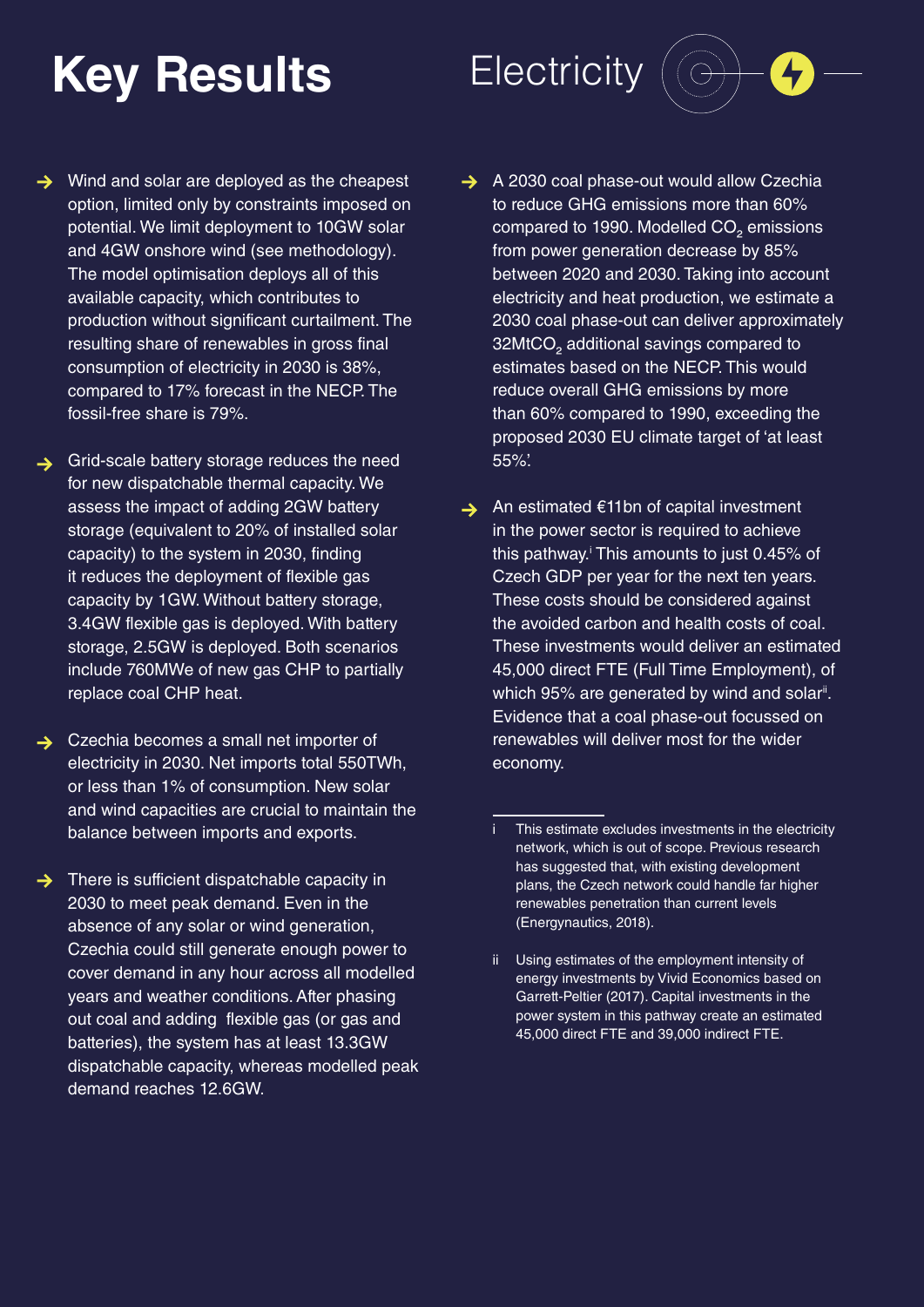

Installed capacity (GW)



**Figure 1:** Annual power generation in the modelled pathway to a 2030 coal phase-out (scenario without battery storage). Electricity demand follows NECP estimates, increasing gradually from 2020 to 2030. Additional demand is added in 2030 due to the modelled impact of large heat pumps replacing coal CHP heat.

**Figure 2:** Installed capacity in the modelled 2030 coal phase-out pathway (scenario without battery storage).

|                        | 2020      |            | 2025      |            | 2030        |             |
|------------------------|-----------|------------|-----------|------------|-------------|-------------|
| <b>Fuel</b>            | <b>MW</b> | <b>GWh</b> | <b>MW</b> | <b>GWh</b> | <b>MW</b>   | <b>GWh</b>  |
| Coal                   | 9,690     | 30,758     | 5,820     | 20,975     | $\mathbf 0$ | $\mathbf 0$ |
| <b>Nuclear</b>         | 4,290     | 28,581     | 4,290     | 28,582     | 4,290       | 28,552      |
| Gas CCGT & new CHP     | 1,364     | 1,554      | 1,508     | 2,490      | 4,786       | 11,331      |
| Solar                  | 2,061     | 2,172      | 4,811     | 5,070      | 10,000      | 10,538      |
| Wind                   | 339       | 828        | 1,039     | 2,539      | 4,000       | 9,776       |
| Hydro & pumped storage | 2,266     | 2,028      | 2,274     | 2,031      | 2,282       | 2,052       |
| Other*                 | 1,895     | 7,701      | 1,976     | 8,028      | 1,966       | 7,441       |
| Net imports            | $-6,531$  |            | $-1,746$  |            | 547         |             |
| Net production         | 73,623    |            | 69,714    |            | 70,175      |             |
| Demand                 | 67,059    |            | 67,930    |            | 70,175      |             |

**Table 1:** Electricity generation and installed capacity in the modelled 2030 coal phase-out pathway. Numbers here correspond to the pathway without grid-scale battery storage. In an equivalent scenario with 2GW (2-hour) batteries added in 2030, gas capacity and generation reduces to 3838MW and 9931GWh respectively, and net imports increase to 1982GWh.

\*category includes other renewables (biogas, biomass, geothermal) and other thermal (mostly gas fired power stations burning industrial gasses and fossil gas). Historical capacity factors are assumed to persist for these technologies.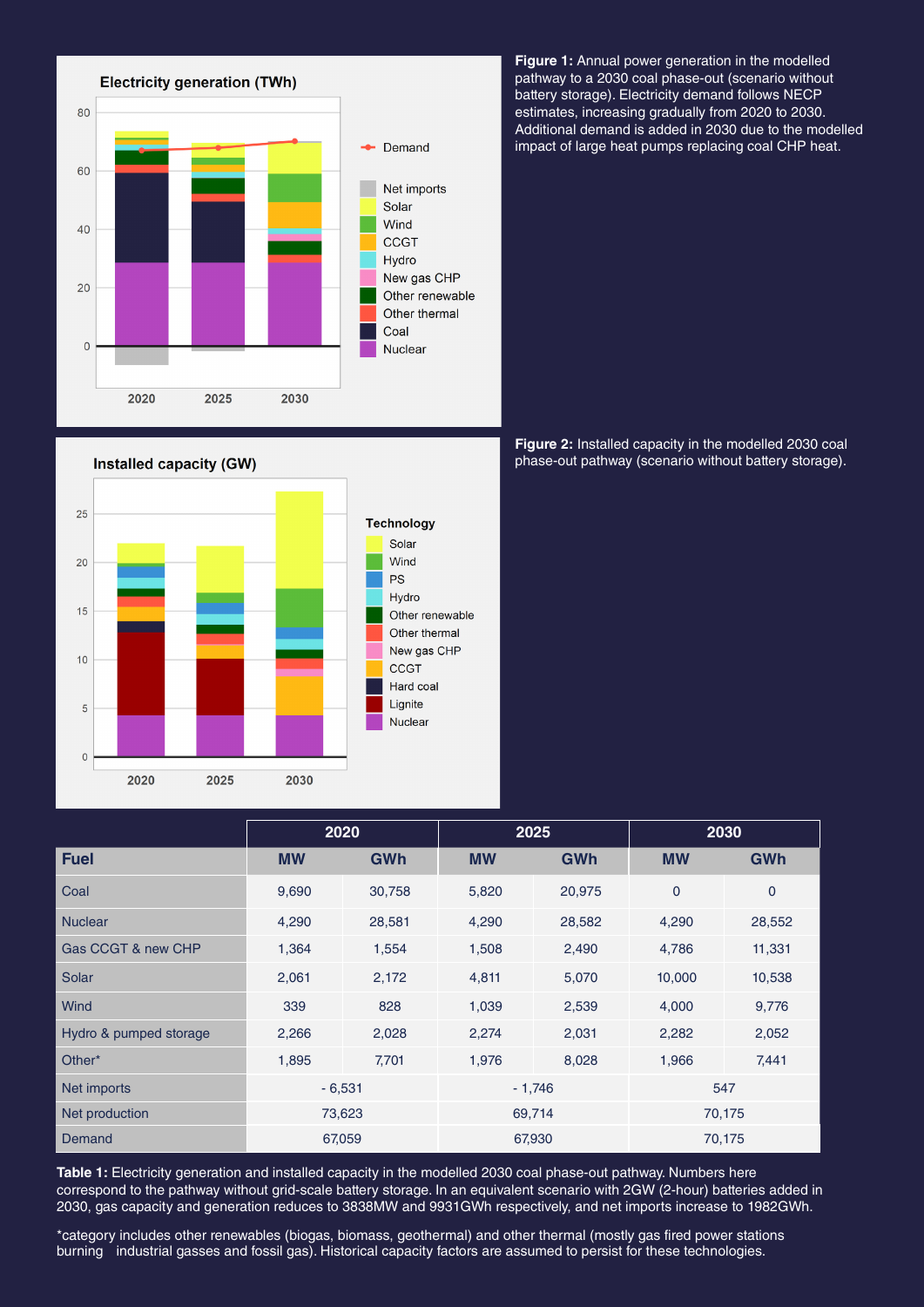# **Key Results** Heat

- Coal CHP heat production can be replaced by a combination of options by 2030. Our modelling approach replaces coal CHP heat with: further efficiency gains in buildings (11%), waste heat recovery (24%), industrial heat pumps (33%), and gas CHP + boilers (32%).
- Significant potential for waste heat recovery  $\rightarrow$ exists in Czechia. This proven, low-cost option requires urgent consideration and a route to market. Previous estimates of available excess high-temperature heat (>100C) range from 22PJ (today) to 35PJ (2050).<sup>†</sup> We model a 11PJ contribution in 2030.

i Based on data from the Hotmaps EU and Heat Roadmap Europe projects.



Large heat pumps are a highly efficient replacement for coal CHP heat production. This technology is deployed by the model in favour of gas or biomass CHP units on a cost basis. The model deploys 500MWth large heat pumps by 2030, and would expand further were it not for constraints imposed (see methodology). Despite replacing a third of coal CHP heat, they add only 1.2TWh (1.7%) to annual electricity consumption, and a maximum of 0.15GW to electricity demand. Furthermore, our modelling does not account for the important role heat pumps can play as a source of demand-side flexibility. While this model shows they are feasible on an energy and cost basis, we do not consider local factors such as grid constraints and availability of appropriate ambient heat sources. These should be investigated urgently.



Figure 3: Projected coal CHP heat in 2030 is replaced by a combination of technologies. Large heat pumps are the optimal replacement where possible, due to their high efficiencies.